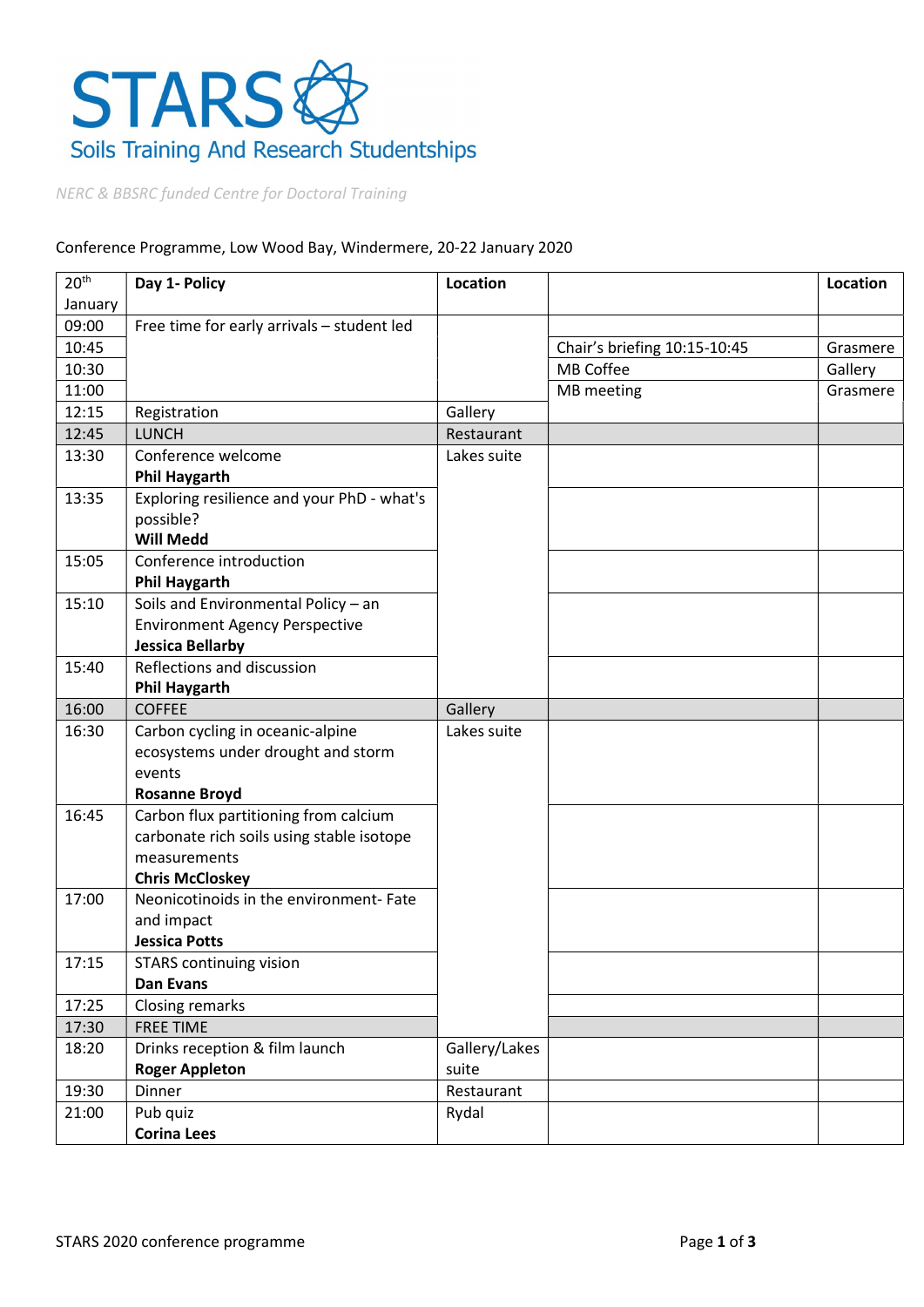## STARS Soils Training And Research Studentships

NERC & BBSRC funded Centre for Doctoral Training

| $21^{st}$ | Day 2- Industry                             | Location    |                                       | Location |
|-----------|---------------------------------------------|-------------|---------------------------------------|----------|
| January   |                                             |             |                                       |          |
| 09:00     | Research through to Implementation          | Lakes suite |                                       |          |
|           | <b>Vicky Robinson</b>                       |             |                                       |          |
| 10:00     | Extending the Soil Lifespan: enhancing      |             |                                       |          |
|           | the long-term sustainability of global soil |             |                                       |          |
|           | resources                                   |             |                                       |          |
|           | <b>Dan Evans</b>                            |             |                                       |          |
| 10:15     | Understanding and quantifying the link      |             |                                       |          |
|           | between undisturbed soil pore               |             |                                       |          |
|           | architecture and time-lapse pre fluid flow  |             |                                       |          |
|           | <b>Mihai Cimpoiasu</b>                      |             |                                       |          |
| 10:30     | The influence of climatic conditions and    |             |                                       |          |
|           | fluctuations on soil aggregate stability    |             |                                       |          |
|           | and microbially-mediated                    |             |                                       |          |
|           | (de)stabilisation                           |             |                                       |          |
|           | <b>Emily Dowdeswell-Downey</b>              |             |                                       |          |
| 10:45     | <b>COFFEE</b>                               | Gallery     |                                       |          |
| 11:15     | Poster flash talks                          | Lakes suite |                                       |          |
| 11:45     | Poster session 1                            |             |                                       |          |
|           | Harry Barrat; Rose Durcan;                  |             |                                       |          |
|           | Ben Freeman; Katy Wiltshire;                |             |                                       |          |
|           | John Beale; Anchen Kehler;                  |             |                                       |          |
|           | <b>Beckie Draper</b>                        |             |                                       |          |
| 12:30     | <b>LUNCH</b>                                | Restaurant  |                                       |          |
| 13:30     | Poster session 2                            | Lakes suite |                                       |          |
|           | Lewis Rose; Danielle Hunt;                  | Α           |                                       |          |
|           | Sam Musarika; Corina Lees;                  |             |                                       |          |
|           | <b>Andy Tweedie; Alex Williams</b>          |             |                                       |          |
| 14:15     | Workshop "Storytelling & Soil Science"      | Lakes suite | Workshop "10 tips to deliver better   | Lakes    |
|           | Erinma Ochu                                 | A           | presentations"                        | suite B  |
|           |                                             |             | <b>Malcolm Love</b>                   |          |
| 15:15     | <b>COFFEE</b>                               | Gallery     |                                       |          |
| 15:45     | Workshop "Generating lasting impact"        | Lakes suite | Workshop Yoga<br><b>Rebecca Ellis</b> | Grasmere |
| 16:45     | Erinma Ochu<br>Panel discussion             |             |                                       |          |
| 17:30     |                                             |             |                                       |          |
|           | Closing remarks                             |             |                                       |          |
| 17:40     | <b>FREE TIME</b>                            |             |                                       |          |
| 18:40     | Group photograph                            | Stairs to   |                                       |          |
|           |                                             | Gallery     |                                       |          |
| 18:45     | Graduation drink reception                  | Gallery     |                                       |          |
| 19:15     | Conference dinner                           | Lakes suite |                                       |          |
| 21:00     | Ceilidh                                     |             |                                       |          |
|           | Price of my pig                             |             |                                       |          |